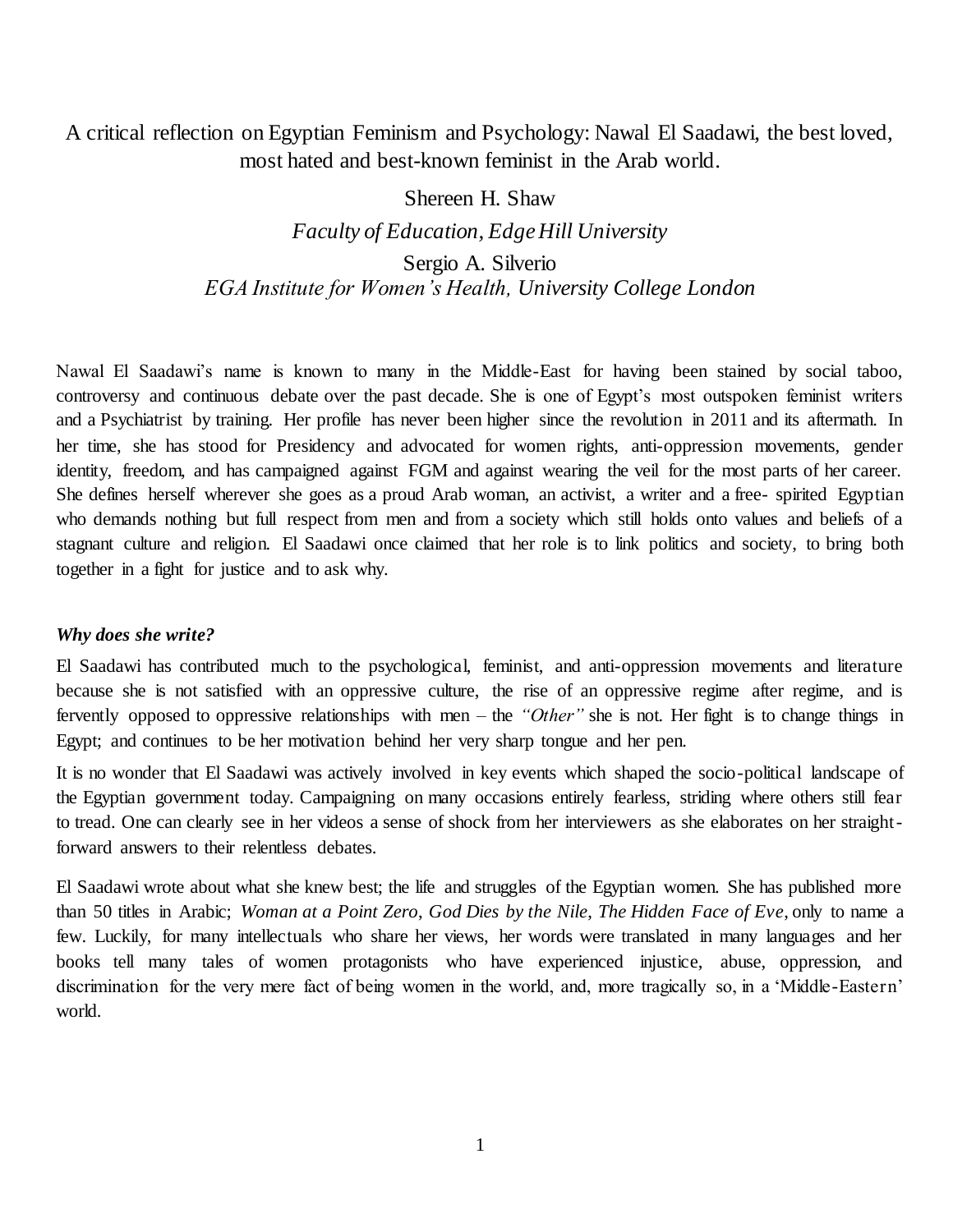## *Egyptian life Politicized*



of writers who disappeared, were kidnapped and imprisoned. History retells the story of a 'state of exception', which lasted for most part of President Mubarak's ruling as it was for Nasser and Sadat before him. Egyptian life to this day is politicized, vulnerable and tied to the survival of a ruling regime. El Saadawi who lived in one of the crowded suburbs in Shubra, one of the oldest Cairo tower blocks not far from the Tahrir Square, claims that her fame and career did not make her rich: *"When were dissident writers in it for the money?... especially in Egypt where copyright is, to put it mildly, tricky to enforce?"* she says in one interview. Perhaps, there was once some respect for holding an academic profession in Egyptian history, to a certain extent witnessed during the intellectual renaissance in Egypt during Nasser's reign in the 1950s where women followed European fashion and architects landscaped Cairo to be an extension of Europe; parts of which are still visible in the architecture of Tahrir Square and other old buildings scattered around the city. There has been a gradual decline in the way that society and the people see an intellectual profession; especially since the early 70s. The rise of fanatics such as the Muslim Brotherhood movement have influenced the government since Sadat's regime until their diminishing influence with the fall of President Morsi. El Saadawi was amongst many women who marched in Tahrir Square in 2011. She is openly skeptical of the current regime led by General Sisi in Egypt. As many of the older leftists and intellectuals who joined the revolution, she believes that there is a world of difference between Mubarak and Sisi. General Sisi, came to power on the back of a coup in 2013 and has successfully managed to suppress, if not get rid of, the Muslim Brotherhood. This is something that has never happened with Mubarak or with Sadat before him. However, she is skeptical if this could be an opportunity for the younger generations to implement strategies to change the political landscape once again and rise against cultura l stigma and against the crippling ideologies, religion and traditions. This is a pivotal theme raised by El Saadawi in her writings.

# *Why is She Right?*

The situation in Egypt today continues to be alarming especially as General Sisi's ruling approach is as a counterrevolutionary. State killings, high-profile disappearances, and the number of government opponents in prisons continues to rise, though is largely undocumented. An example is the scandal which emerged in the Egyptian media as party candidates expressed their wish to stand for 2018 elections against the sitting President. It was reported that: *"sitting president takes more than 97% of vote, having silenced opponents."* Five potential opponents were prevented from getting on the ballot as speculations and accusations around their businesses, character and integrity came to the surface. This shows, El Saadawi claims that there is discontent at the current regime from within the state and the people. There is a clear crackdown on anyone who wishes to run for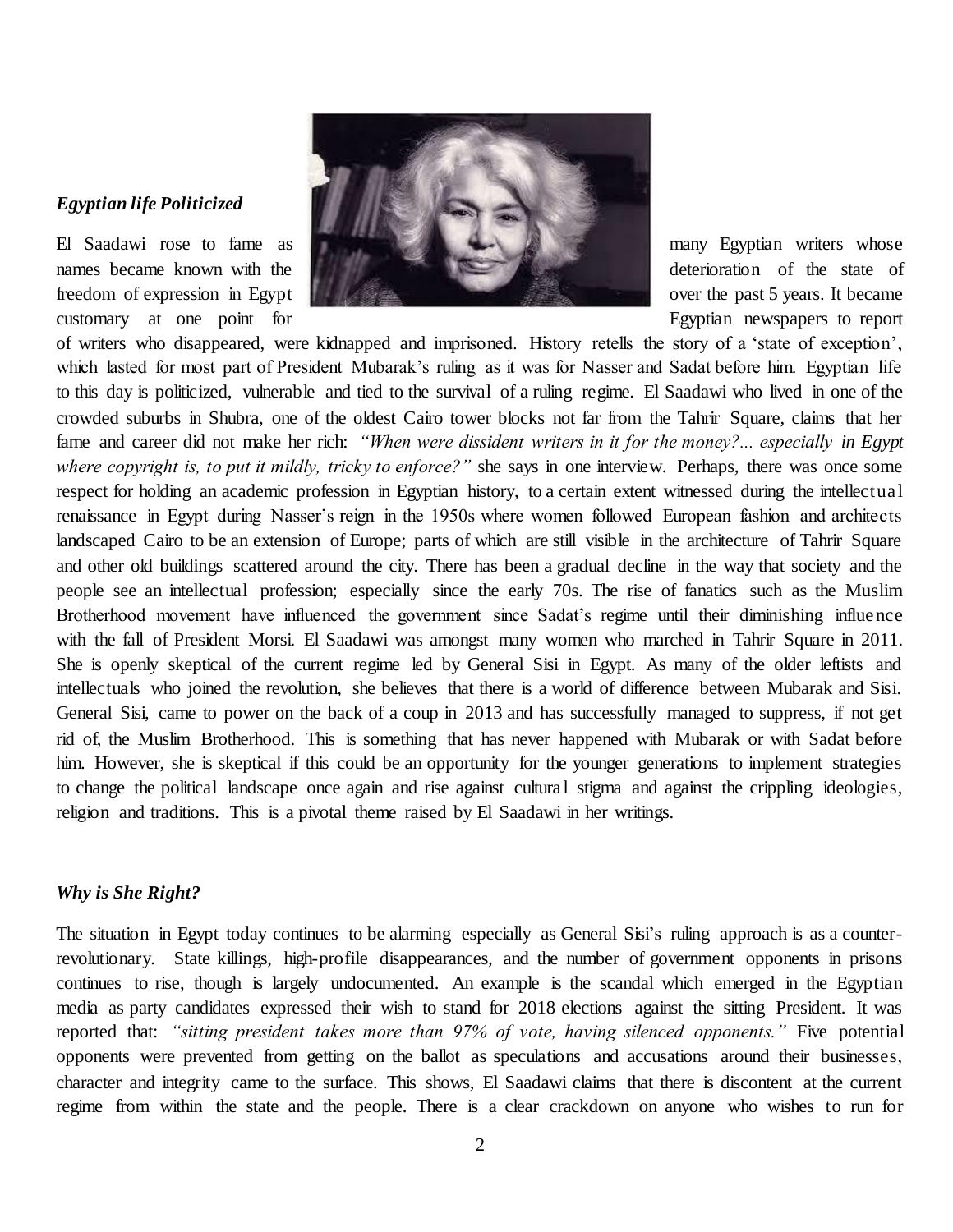presidency, and on freedom of speech, something which El Saadawi sees as a continuous trend that accompanies every regime in Egypt. To date, El Saadawi reveals, people are worried in the current regime about the future and they have every right to be so. Since the revolution, it has been revealed that 61% of Egypt's population are under the age of 30. The revolution was appealing to the youth of Egypt who had ambition for renewed hope and prosperity as they entered their careers, but it patently obvious that those who rule do not have young Egypt at the heart of their political ambitions. Sisi's agenda has been ambiguous from the very beginning and more so his views on the education of youth, women's rights, and the hope for building bridges to create an intellectual platform for a better dialogue and a brighter future for the country.

#### *Breaking from Dogma*

# *"This is not liberalism. This is censorship." ~ Nawal El Saadawi*

In Greek mythology, sexuality is often depicted as a powerful tool that seemingly facilitates the liberation of women. Hercules' desire for Omphale held him captive at her feet. Even with her formidable influence over him through his love for her, she was unable to avenge herself. In Aristophanes' play 'Lysistrata' a band of women joined forces to gain social ends through the sexual needs of their men. This was based on the legend of the Sabine women who at the end abandoned their plan of remaining sterile to punish their ravishers. The truth that El Saadawi stresses over and over in her writings is that women have not been socially or psychologically emancipated through men's needs or sexual desires. It is the desire for offspring which makes the male dependent for satisfaction upon the female *'Other'.* The absolute and the *'Other'* relationship dictates that 'man' is the subject or original and 'woman' is the extension or object. Similarly, Simone de Beauvoir writes in The Second Sex: *"Biological need sexual desire and desire for posterity—which make the male dependent on the female, has not liberated women socially."* (1949, p.9). Both de Beauvoir and El Saadawi agree that for one to exist, one must exist only in relation to the other. *"Humanity is male, and man defines woman not in herself but as a relative to him; she is not regarded as an autonomous being… He is the subject, he is the absolute- She is 'the Other'"* (*de Beauvoir, 1949,* p*.*286*)*. In Egyptian society, this ideology is strongly embedded in the cultural norms and religion. Women are identified with inferiority while men identify with superiority – something which is reflected and depicted in all social interactions. This is passed on from father to son and from mother to daughter; one generation after another. Social values and norms have shaped the Egyptian woman to become, as de Beauvoir states, *'the second sex'* and men the superior sex which forms both the socio-cultural and psychological foundations of patriarchal society.

In El Saadawi's narrative, *The Fall of the Imam* (1987), she presents a non-Western perspective on the social construction of gender which led to the oppression of women for decades. The narrative depicts gender inequality in religious discourse and how religion is socially constructed leading to a deep-set psychological view and experience of it. The entanglement of religion in culture makes it easy to claim that within the discussions of male and female characteristics, there are metaphorical references to the limitations of freedom due to social hierarchies. The abuse of religion is an underlying theme in her novel. The opening scene depicts the stoning of the female protagonist; an act which signifies shame and sin in Middle Eastern cultures and goes back many years. 'Bint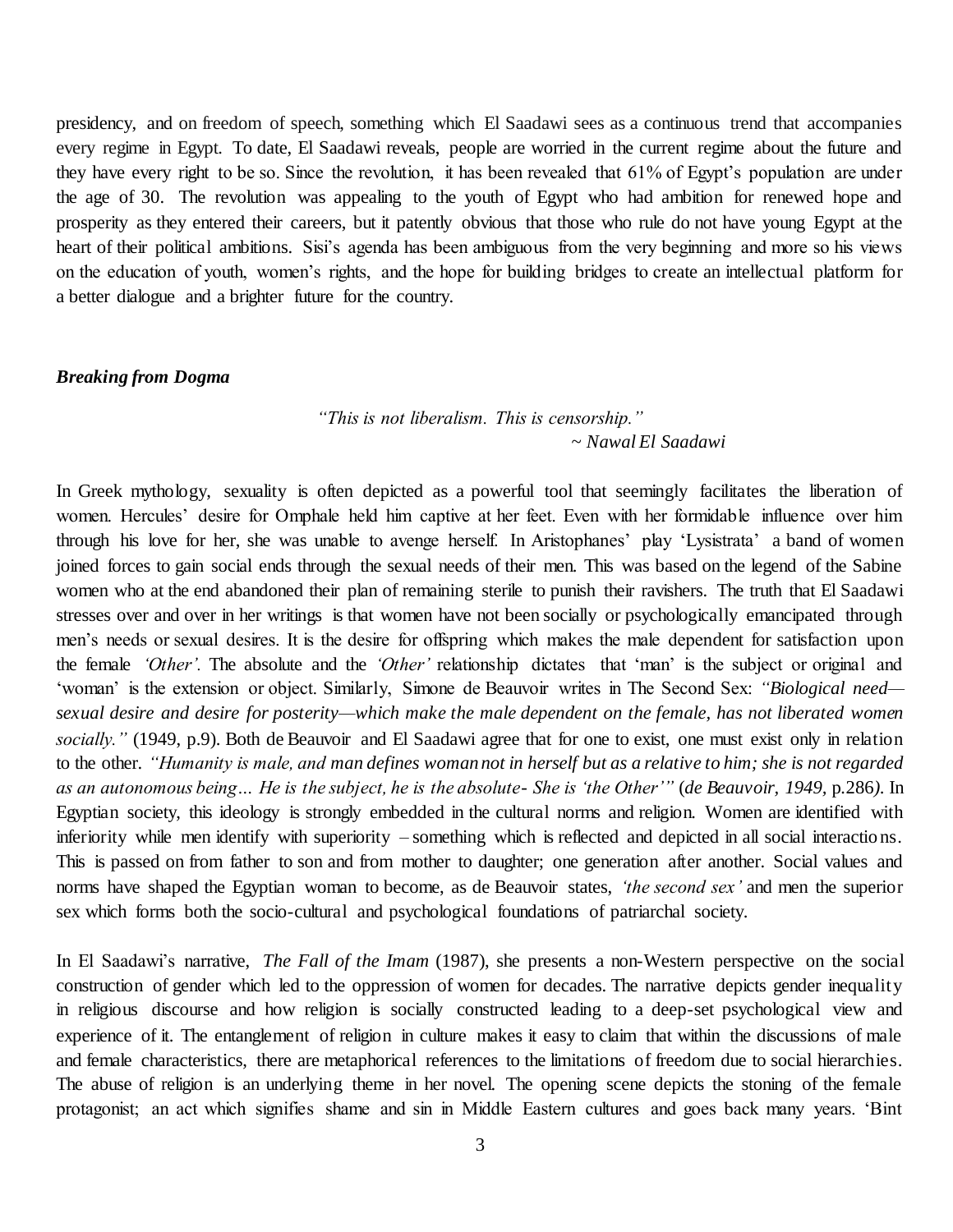Allah' is stoned by the village people for being a child of sin; the off-spring of a sinful mother who met the same fate. The narrative unfolds to reveal that the town Imam refuses to acknowledge that Bint Allah is his daughter. He fears discrediting his religious leadership, authority, and position of power amongst the people. The psychological interplay between characters show how El Saadawi challenges religious contradictions which are embedded in the Egyptian lifestyle and, more importantly, are imposed on women in the name of a God.

## *El Saadawi's Own Psychology*

One cannot overlook that it is El Saadawi's life experiences and upbringing as an Egyptian woman, as an oppressed female writer, as a Psychiatrist tending to women experiencing severe psychological distress at the hands of their loved ones, fellow citizens, and their religious society, and as an advocate for justice that drew her into the discussions of the inferior *'Other'*. Viewed with suspicion by the Egyptian authorities, El Saadawi was imprisoned in Qanatir women's prison in 1981, drawing on her experience in her memoir, *Memoirs from the Women's Prison* (1983).

In many of her works, be they on her clinical Psychoatry work, her novels, or her feminist manifestoes males are shown to use their authority and power to segregate the lifestyle of men from women. The 'religiously acceptable' is highlighted in gender relationship, and religion is described by El Saadawi as being used as a quasi 'political ideology', and a 'veil to the mind' which hinders women from clear thinking and is manifested in culture, politics, media, and education to enforce and perpetuate this oppressive lifestyle. Although de Beauvoir may have assessed El Saadawi's writings to have an overemphasis on the victimisation of women (if she had had the opportunity), it is a true and problematic feature of all non-Western cultures. In *The Second Sex,* she writes:

*"If a little girl were brought up from the first with the same demands and rewards, the same severity and the same freedom, as her brothers, taking part in the same studies, the same games, promised the same future, surrounded with women and men who seemed to her undoubted equals, the meanings of the castration complex and of the Oedipus complex would be profoundly modified…. the child would perceive around her an androgynous world and not a masculine world."* (1949, p. 829)

### *Concluding Comment*

In conclusion, patriarchy is always built on injustice. There is no doubt that El Saadawi has devoted her career to speaking out against all forms of oppression against women and advocating freedom as a precursor to better psychiatric health. As an Egyptian feminist writer, she was forced to leave her country after her name was included on a fundamentalist death list following the publication of her 1987 novel, *The Fall of the Imam*, has been detained by the Government, and has suffered years of public and political abuse and defaming

Political persecution and threats from Islamist groups saw El Saadawi fell Egypt for the USA in 1988, where she taught at various prestigious institutions and only returned in 1996. She went on to defeat a case that demanded the withdrawal of her Egyptian nationality in reaction to her play *God Resigns*. She is a relentless Egyptian writer who has been inspired by women's struggles in life. As one of the most well-known feminist writers worldwide, El Saadawi's books have been translated into over 30 languages and are taught in universities across the world